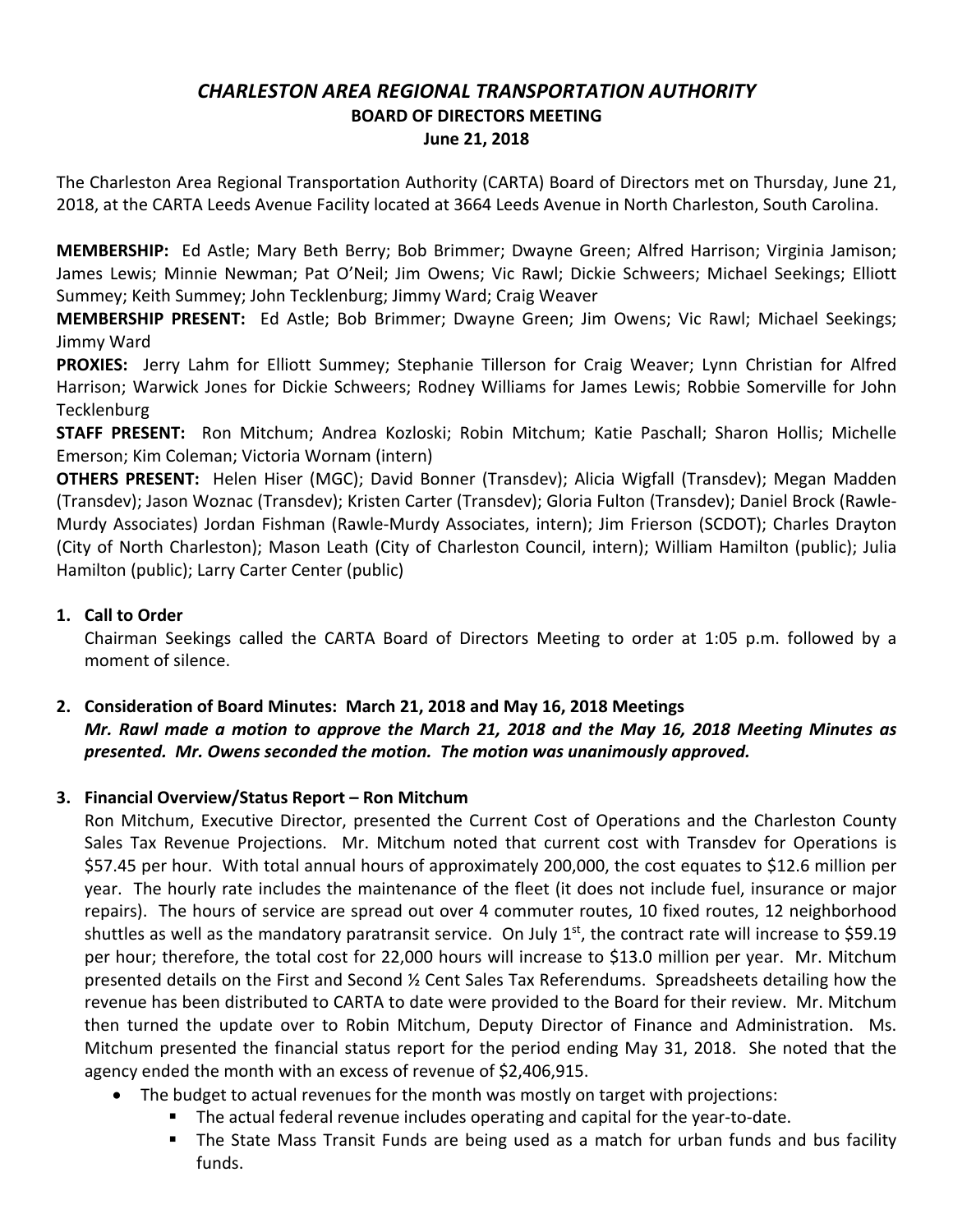- Insurance proceeds are a result of accidents.
- Sales of Assets include the sale of four support vehicles and three cutaways.
- The budget to actual expenditures for the month was mostly on target with projections with the exception of the following items:
	- Marketing includes costs associated with promoting the transit system.
	- § Automotive costs include both parking expenses and mileage reimbursements to employees.
	- Accounting (Auditing) cost is a portion of the fee for the annual audit.
	- § Dues include the annual membership fee to the Charleston Metro Chamber of Commerce.
	- Office Equipment Rental includes the quarterly postage meter rental fee and the cost of the portable toilet rental for the HOP lot.
	- Rent includes the Rivers Avenue Park-N-Ride lot, Ashley Phosphate Park-N-Ride lot, Leeds Avenue lot lease from SCE&G, SC Works Trident lease space and document storage.
	- Professional Services include legal fees, payroll processing system fees and the cost of the security guard for the HOP lot.
	- Contract Services (IGA & Management) is the extensive services provided to CARTA.
	- Vehicle Maintenance is the cost to maintain the fleet.
	- Operating Fees & Licenses include credit card transaction fees, DMV fees, storm water fees and solid waste fees.
	- **■** Insurance includes the cost of liability insurance provided by the Insurance Reserve Fund. The amount reflected is the bulk once a year renewal invoice. We will receive premium adjustments throughout the year as we add and remove assets, but this amount reflects the bulk of the expenditure for the year.
	- Security cameras include the purchase of additional cameras at the Super Stop, Leeds Avenue and additional security cameras for rolling stock.
	- § Depreciation includes the quarterly fiscal year 2018 depreciation expense. The budget amount will be adjusted with the next budget revision.

Ms. Mitchum also reviewed the HOP expenditures. As of May 31, 2018, total expenditures for the HOP program are \$233,538. The Board received the Financial Overview/Status Report as information.

#### **4. Financial Audit Services – RFP – Request for Approval – Robin Mitchum**

Ms. Mitchum presented the Financial Audit Services RFP noting that the Financial Audit Services selection committee met on May 31, 2018, and reviewed six proposals for the CARTA Financial Audit Services project. Proposals were received from the following firms: Clark Eustace Wagner, PA; Harper, Poston & Moore, PA; Love Bailey and Associates, LLC; Mauldin & Jenkins, LLC; Robert E. Milhous, CPA, PA & Associates; and RSM US, LLP. The selection committee recommends that CARTA award a contract to Robert E. Milhous, CPA, PA & Associates for Financial Audit Services. The terms of the contract will be one year for four consecutive year one-year periods. Mr. Jones made an inquiry regarding the criteria on which the selection committee made its decision. Ms. Mitchum explained that, overall, the firms are well qualified to perform governmental audits. However, the Milhous firm was priced at a lower cost.

#### *Mr. Rawl made a motion to approve the Financial Audit Services RFP as presented and Mr. Astle seconded the motion. The motion was unanimously approved.*

#### **5. FY19 Budget – Request for Approval – Robin Mitchum**

Ms. Mitchum presented the FY19 Proposed Budget. She explained, in detail, the following line item changes in Revenues:

- Farebox and Passes Revenue include projections based on current year activity.
- HOP Lot Parking Fees are the parking fees received at the HOP lot.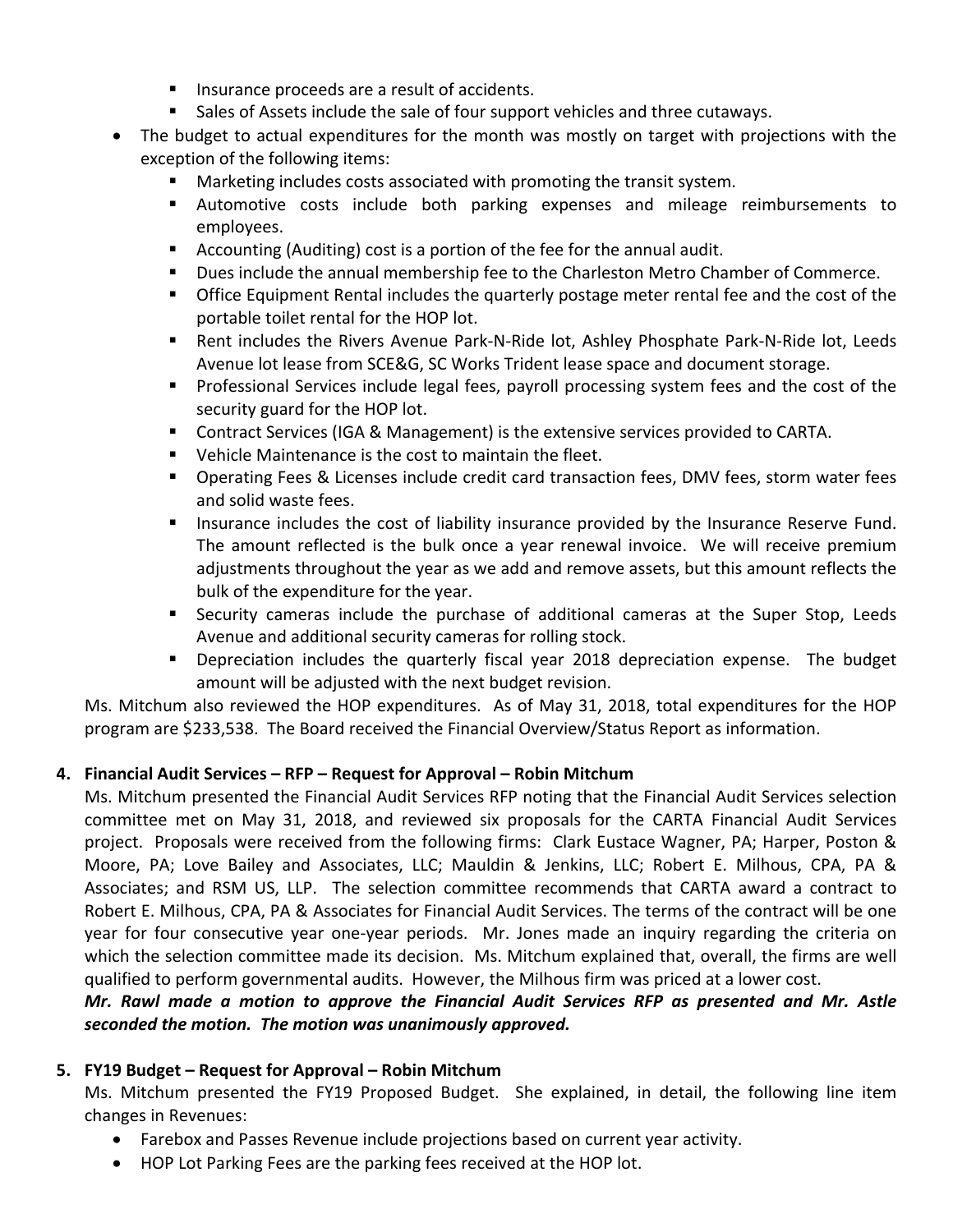- Federal Includes estimated 5307 Urban funds, the drawdown and utilization of the Intermodal Center funds, and discretionary funds to purchase new commuter buses.
- State Mass Transit Funds Increase reflects additional funds for vehicle replacements.
- Sales Tax-Charleston County Increase reflects the actual County contribution from the 1<sup>st</sup> and 2<sup>nd</sup> ½ cents sales tax.
- Charleston County Intermodal revenue is the cash on hand. It is projected to expend these funds in FY18.
- Capital Revenue Cash on hand restricted for bench construction.

Ms. Mitchum then explained that the majority of the changes in expenditures are reflected in the capital expenses related to the intermodal facility construction, rolling stock and other capital items. She explained, in detail, the following changes:

- Staff Salaries and Benefits Increase reflects the increase in employer contributions for retirement, FICA and insurance benefits.
- Marketing Decrease is due to Community Pride funds received and projected to be expended in FY18.
- Accounting (Auditing) Decrease is the change in audit service providers.
- Office Equipment Rental Increase is mostly due to the HOP lot expenditures for a portable toilet rental.
- Office Equipment Maintenance Increase includes software maintenance (additional software to manage route run times).
- Rent Decrease is from the termination of the Park-N-Ride lot on Rivers Avenue.
- Professional Services Increased for projections to include HOP lot security guard.
- Contract Services Decreased due to the completion of the Melnick property engineering.
- Insurance The Insurance Reserve Fund has projected increases from 10% 15% across provided services.
- Fixed Route Increased by 3% based with the renewal of the Transdev contract for an additional year.
- Paratransit Increased by 3% based with the renewal of the Transdev contract for an additional year.
- Intermodal Infrastructure Construction Increase reflects the completion of the Intermodal Center.
- Rolling Stock Reflects the amount of funds available for the acquisition of commuter buses and vehicle replacement funds through SCDOT.
- Bus Shelter Construction/Bench Installation Includes estimated 5307 funds for Safety and Security in addition to previously awarded 5307 funds.
- Capital Includes funds for Facility Maintenance, signage and other capital assets related to the operation of the transit system.

Ms. Mitchum noted that the budget will continue to be monitored to insure revenues and expenditures remain aligned; therefore, the budget is subject to revisions as necessary.

## *Mr. Green made a motion to approve the FY19 Budget as presented and Ms. Tillerson seconded the motion. The motion was unanimously approved.*

#### **6. Low Floor Bus Procurement – Request for Approval – Robin Mitchum**

Ms. Mitchum presented Low Floor Bus Procurement noting that the Low Floor Cutaway selection committee met on June 19, 2018, and reviewed two proposals for the Low Floor Cutaway RFP. Proposals were received from Alliance Bus Group, Inc. and Creative Bus Sales. Based on the overall score sheet rankings, the selection committee recommends that CARTA award a contract to Alliance Bus Group, Inc.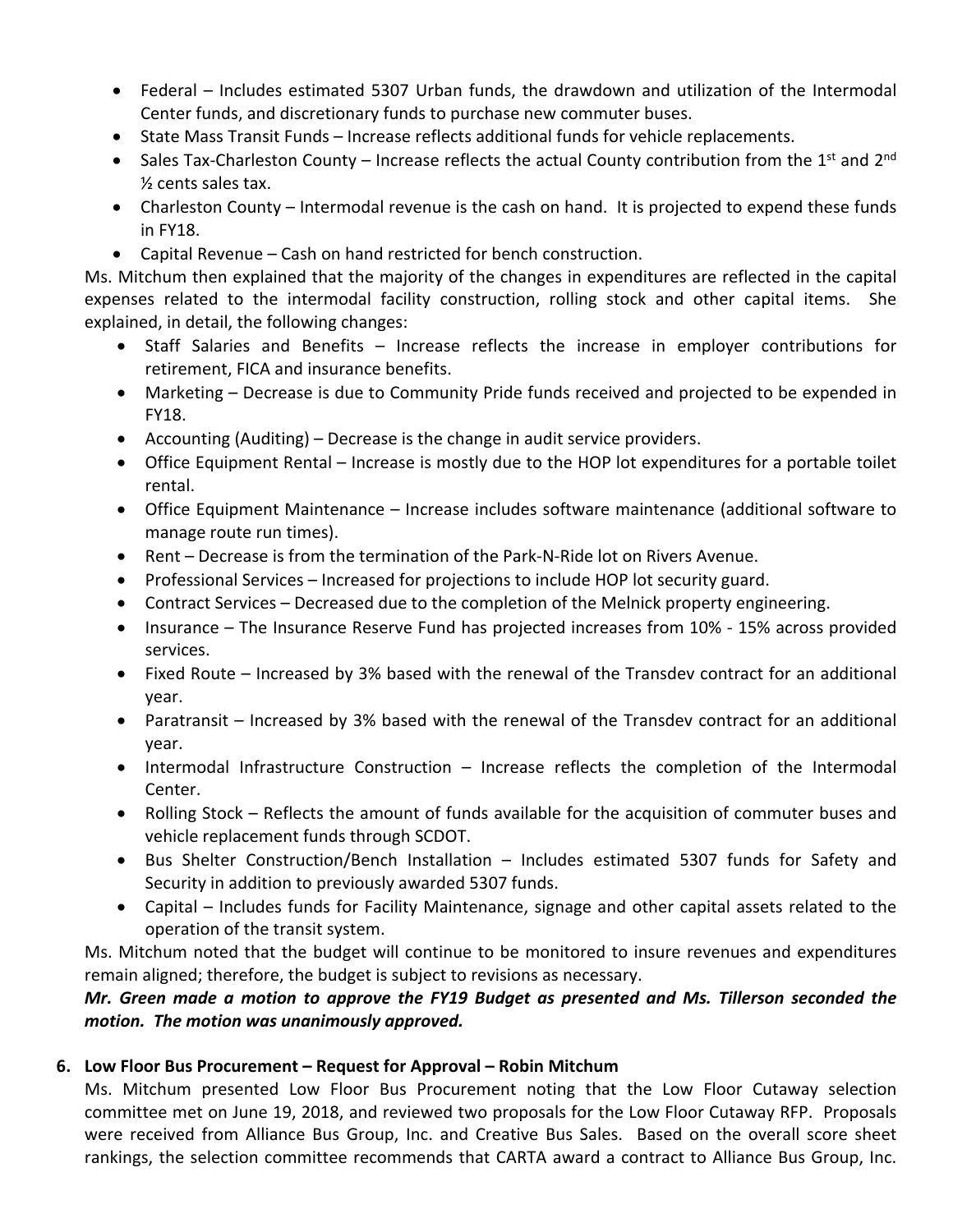The cost per vehicle is \$107,409.00 for the 27' Champion LF Transport. The existing neighborhood cutaways will be transferred to Tel-A-Ride vehicles.

*Mr. Astle made a motion to approve the Low Floor Bus Procurement as presented and Mr. Lahm seconded the motion. The motion was unanimously approved.*

#### **7. Route Advisory Report – Sharon Hollis**

Sharon Hollis, Principal Planner, presented the Route Advisory Report. Ms. Hollis reviewed the ridership system-wide. She also delivered an update on the HOP – Route 7 noting the following preliminary findings:

- Hospitality workers are the primary users.
- Peak Times are difficult to stay on schedule.
- A new stop will be added at the SC Aquarium.
- Service Levels on Sundays and late nights could be reduced.
- Marketing and Outreach will continue.
- A service adjustment of the following could result in an annual savings of \$150,000:
	- § Monday-Thursday: Reduce service to one vehicle at midnight; service every 20 minutes; end service at 2:00 a.m.
	- Friday & Saturday: Reduce service to one vehicle at 1:00 a.m.; every 20 minutes.
	- § Sunday: Reduce service to one vehicle all day; travel time 20-30 minutes, depending on traffic; end service at 2:00 a.m.

Ms. Hollis also gave an update on the MUSC/Calhoun – Route 204 noting that during a 4-month timeframe (January-April 2018), there were a total of 786 riders at one rider per hour. Revenue from fares totaled \$450.66; however, operating costs totaled \$39,199.12. An annual savings would total \$115,000. The Board received the Route Advisory Report as information.

#### **8. Project Status Reports – Sharon Hollis**

- **A. Regional Transit Framework Plan:** Ms. Hollis delivered a Regional Transit Framework Plan update. She noted that the online meeting is available through July 6, 2018. She asked the Board and meeting attendees to share the links for the online meetings. The final plan date is projected for August 2018.
- **B. Regional Park-N-Ride Study:** Ms. Hollis delivered an update on the Regional Park-N-Ride Study. She noted that a short list of sites are moving forward for concept design and cost estimates. The final plan date is projected for August 2018.
- **C. Intermodal Center:** Ms. Hollis projected slides depicting the construction progress on the Intermodal Center noting that the building completion date is October 2018 and the project completion date is February 2019.
- **D. Lowcountry Rapid Transit:** Ms. Hollis updated the Board on the status of the Lowcountry Rapid Transit project and reviewed the timeline. She noted that negotiations with HDR Engineering are underway and a kick-off is anticipated for early Fall.

The Board received the Project Status Reports as information.

#### **9. Marketing/Outreach Report – Daniel Brock**

Daniel Brock, with Rawle-Murdy Associates, presented the Marketing/Outreach Report. He updated the Board on the "Dump the Pump" Day as well as Social Media engagements and link clicks. Mr. Brock also